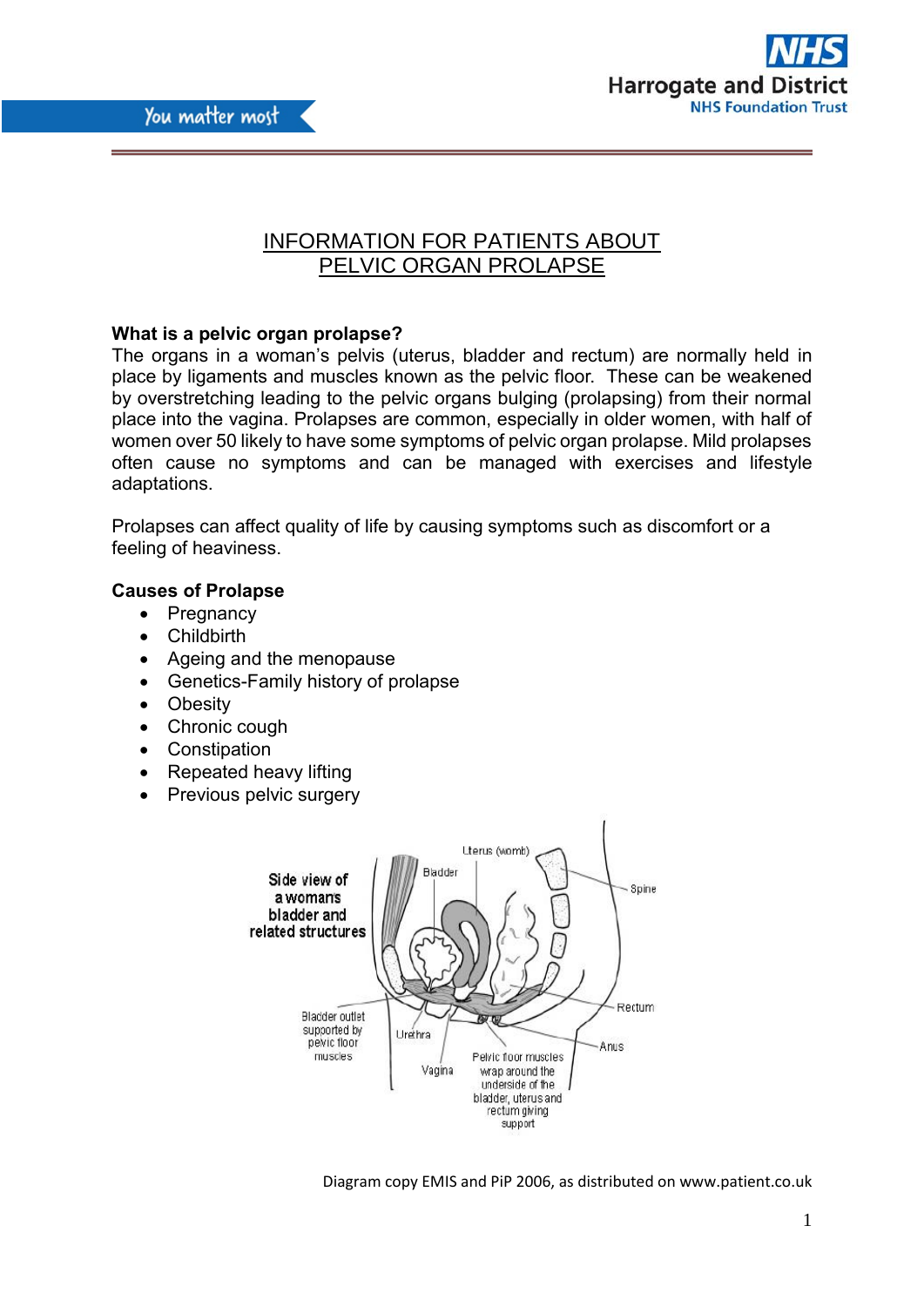

# **Types of Pelvic Organ Prolapse**

| <b>Cystocele</b>                                                               | <b>Rectocoele</b>                                                                   | <b>Uterine</b>                                                           |
|--------------------------------------------------------------------------------|-------------------------------------------------------------------------------------|--------------------------------------------------------------------------|
| <b>Bladder</b><br>Urethra                                                      | Urethra<br>Rectum                                                                   | Small bowe<br>Bladder<br><b>Uterus</b><br>Rectum                         |
| The front vaginal wall<br>has weakened and the<br>bladder has less<br>support. | The back of the vaginal<br>wall has weakened and<br>the rectum has less<br>support. | The uterus has less<br>support and can lower in<br>to the vaginal space. |

Images taken from https://www.rcog.org.uk

## **Why treat pelvic organ prolapse?**

The aims of treatment for prolapse are to ensure that you:

- are comfortable
- are able to pass urine and stools adequately
- are able to have sex comfortably
- do not experience any complications relating to the prolapse, such as urine infections or ulceration of the prolapse

## **What are the treatment options for prolapse?**

#### **Lifestyle changes, useful tips and advice:**

- **The "Knack" technique-** this is a technique to help prevent straining**.** Tighten your pelvic floor muscles before an activity that raises the abdominal pressure such as sneezing, coughing, lifting and laughing.
- **Bladder concerns-** do not reduce your fluid intake to help with bladder urgency or frequency as this will make your urine stronger. This can lead to irritation of the bladder and cause constipation.
- **Bladder irritants-** avoid fizzy, artificial sweetened and caffeinated drinks such as coffee, tea and green tea.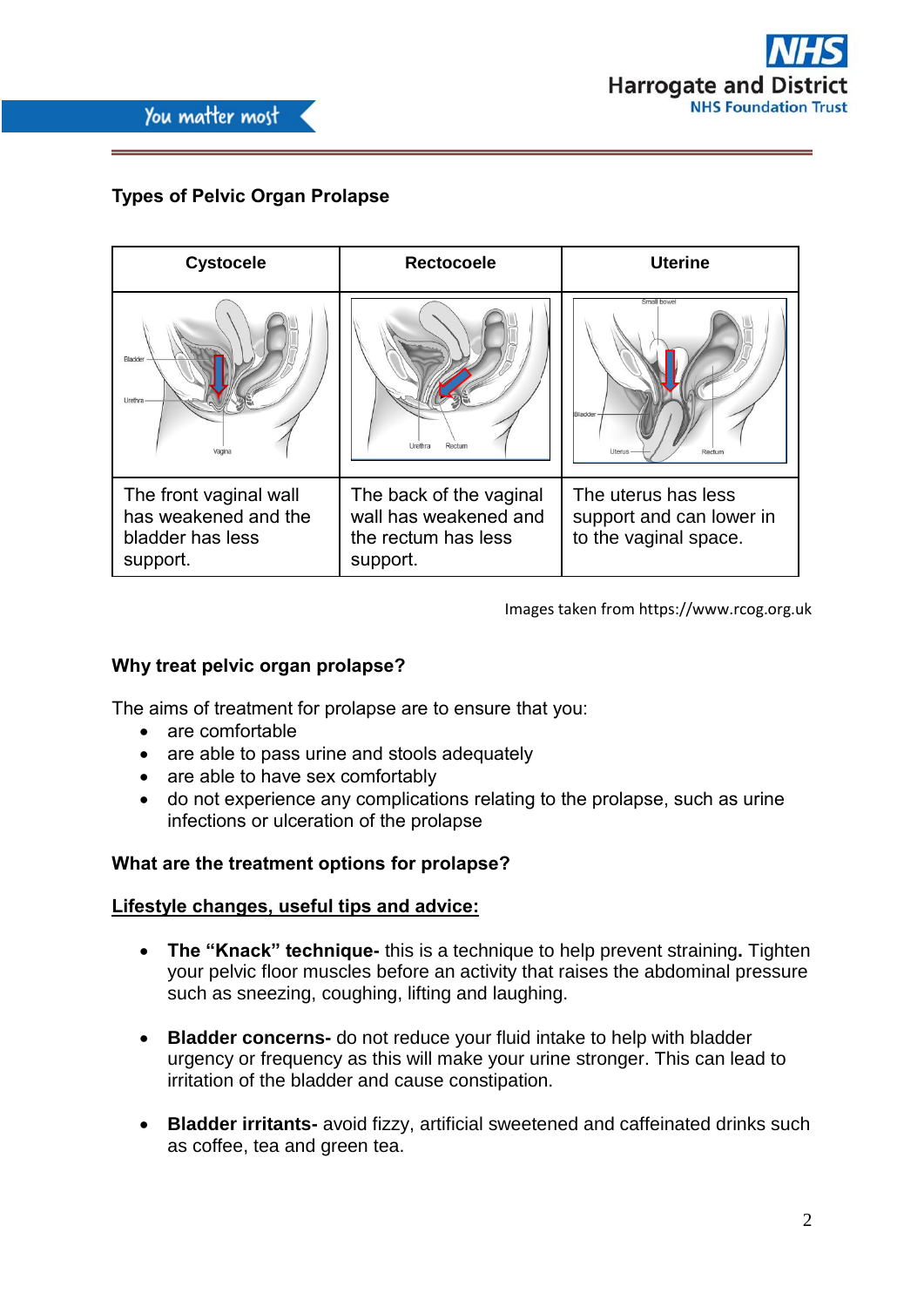

- **Relaxation-**increased stress can cause changes to posture and breathing thereby increasing the tension in the pelvic floor muscles. Mindfulness techniques can improve breathing and help to relax the muscles.
- **Weight-** being overweight can increase your symptoms; small changes to your weight can improve symptoms. See your GP practice for additional support if you have tried but not succeeded with weight loss.
- **Exercise** try low impact exercises such as Pilates, cycling, swimming or walking. You may want to avoid high impact exercises or those that increase the abdominal pressure such as dead lifts, loaded squats, trampolining. and jumping. Avoid loaded or prolonged squatting or standing for long periods and heavy lifting- heavy lifting increases the pressure in your abdomen.
- **Smoking-** If you have a chronic cough and you smoke, then quitting smoking may help reduce the effects of coughing on a prolapse. Your GP practice might be able to support you with this.
- **Constipation-**try to avoid unnecessary strain on your pelvic floor, seek advice if you tend to strain on the toilet from your GP or clinician. Make sure you drink at least 1.5 litres of fluid daily and enough fibre in a well-balanced diet.
- **Toileting positions-** sit and completely relax while on the toilet when opening your bowels, use a stool or step under your feet to help create a squatting position. This will improve the position of your rectum and allow easier emptying when passing a stool. See the diagram illustrating the correct position for bowel opening:



<https://www.bladderandbowel.org/help-information/resources/toilet-positions/>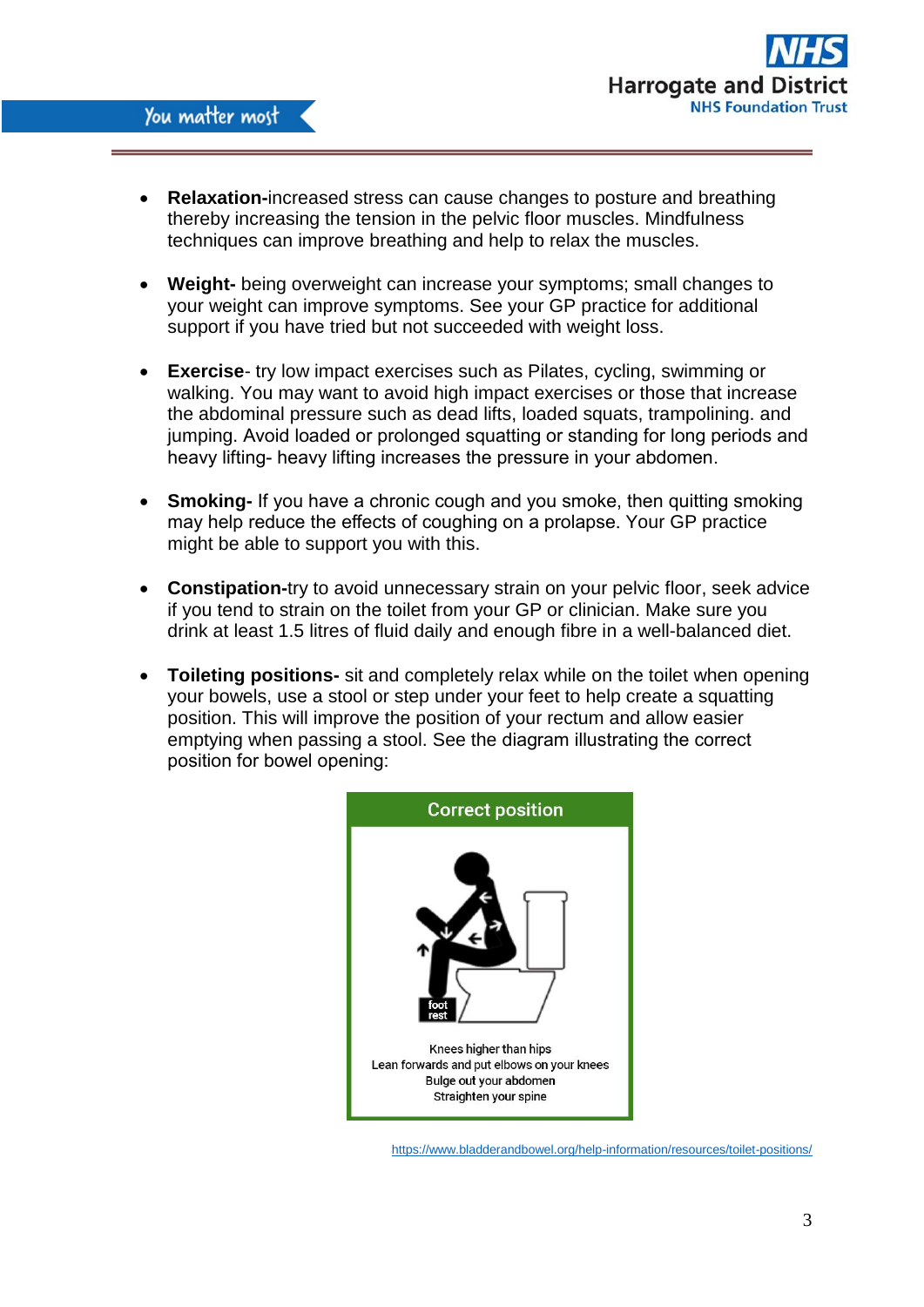

## **Pelvic floor exercises**

All women with prolapse, whether they have symptoms or not, should do pelvic floor muscle exercises. The exercises may stop mild degrees of prolapse from getting any worse. They may also relieve symptoms such as backache and abdominal discomfort.

## **How to exercise your pelvic floor muscles**

Pelvic floor muscle exercises should include both long and short squeezes. It is important that you let the muscle relax after each contraction to ensure the muscles become strong and most effective.

### **Exercise 1**

#### **Step 1**

Sit, stand or lie comfortably with your knees slightly apart.

### **Step 2**

Gently breathe in to prepare and, as you breathe out, tighten the muscle around your back passage as if you are trying to stop yourself from passing wind, now slowly tighten the muscles around your front passage as if you are trying to stop yourself passing urine; lift up from back to front and hold.

Aim to hold both back and front pelvic floor muscles tight for 5-10 seconds (without holding your breath). Fully relax for 4 seconds (relaxation phase) and aim to repeat up to 10 times. Avoid tightening your buttocks and squeezing your legs together. You should feel your lower abdomen draw in slightly.

## **Exercise 2**

#### **To perform the short squeezes**

In the same position as exercise 1, tighten the back and front pelvic floor muscles for a short strong squeeze followed by relaxing the muscles fully.

Aim to build up to 10 short squeezes without holding your breath. Make sure you are fully relaxing between squeezes.

**Aiming to repeat both long and short squeezes 3-6 times a day**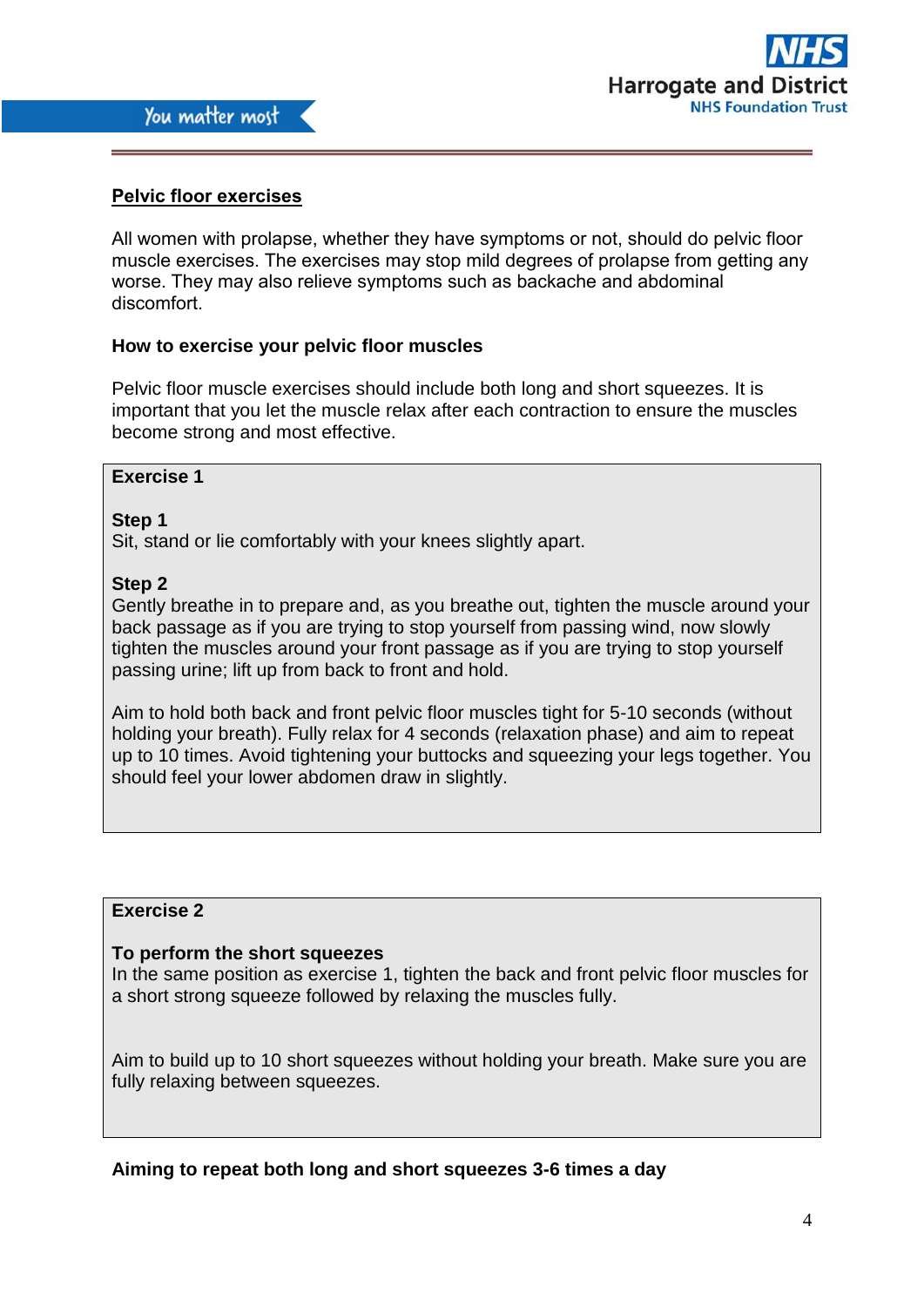

**Your starting point-** this is the maximum number of seconds you can hold your contraction for (up to 10 seconds) and the maximum times you can repeat this (up to 10 repetitions).

Build up your exercise routine gradually and you should notice an improvement in the first three months (this can sometimes take longer). Aim to progress the position you do your exercises in progressing from lying to sitting to standing and over time practise them whilst doing activities such as walking. Please make sure you are always fully relaxing the pelvic floor muscles in the relaxation phase to prevent any pelvic floor dysfunction.

#### **Tips to remember to exercise:**

.

 Try to make the exercises part of your daily routine. Perhaps do them at the same time as another activity: brushing your teeth / when washing your hands/ after emptying your bladder sat on the toilet.

Please do not practise by stopping your urine flow as this may lead to bladder problems.

#### **Additional suggestions:**

- Try downloading an app on your phone- NHS squeezy app
- Put a reminder on your phone

Medical devices and gadgets aimed to help you with developing pelvic floor muscle strength and control are available to purchase. These may be helpful for some people but may not be right for everyone. If you are having difficulties with these exercises seek advice from a specialist clinician.

#### **Further interventions for prolapse management:**

#### **Vaginal pessaries**

If pelvic floor exercises are not helping reduce your symptoms, a pessary may be required. There are a variety of these devices that insert into the vagina and help support the wall to reduce the prolapse and alleviate symptoms. This treatment may be a good alternative if patients do not wish to undergo surgery.

#### **Surgery**

If symptoms persist after conservative treatments, there are a variety of surgical procedures that may help treat a significant prolapse. If you wish to consider these options, then it would be best to speak to your GP, clinician or consultant.